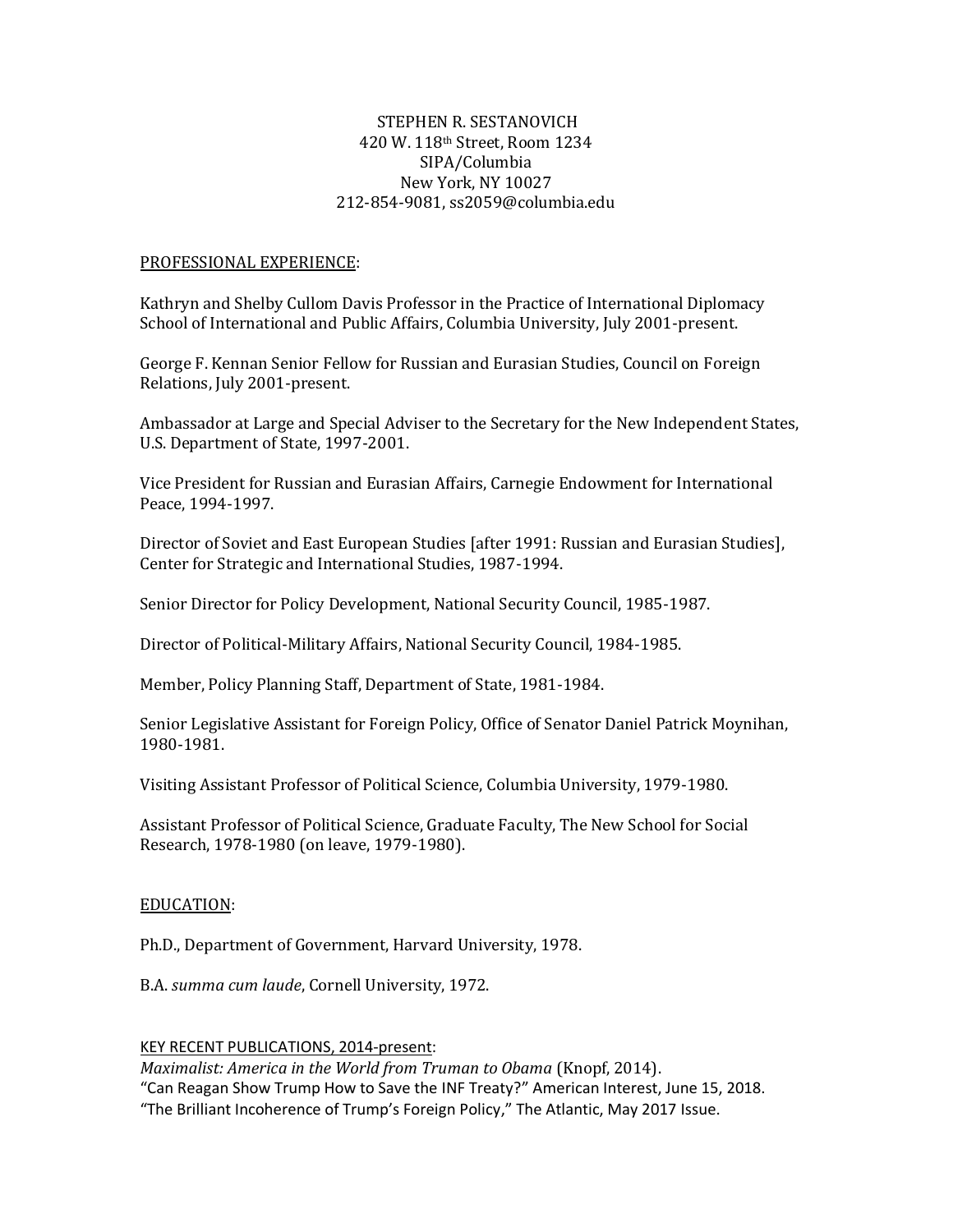"[The Truth About Populism and Foreign Policy](https://www.foreignaffairs.com/articles/united-states/2016-05-30/truth-about-populism-and-foreign-policy)," Foreign Affairs, May 30, 2016.

"[The Long History of Leading From Behind](http://www.theatlantic.com/magazine/archive/2016/01/the-long-history-of-leading-from-behind/419097/)," The Atlantic, January/February 2016 Issue.

"[Could It Have Been Otherwise?](http://www.the-american-interest.com/2015/04/14/could-it-have-been-otherwise/)" American Interest, May/June 2015 Issue.

"Faulty Powers: [Who Started the Ukraine Crisis?](https://www.foreignaffairs.com/articles/eastern-europe-caucasus/2014-10-17/faulty-powers)" Foreign Affairs, November/December 2014 Issue.

### SHORT ARTICLES AND OP-EDS, 2014-present:

"[Is Putin Burning Out?](https://www.nytimes.com/2019/08/02/opinion/putin-russia.html)" New York Times, August 2, 2019.

"[Trump Trashes Another Treaty](https://www.the-american-interest.com/2018/10/21/trump-trashes-another-treaty/)," American Interest, October 21, 2018.

"[The Art of Containing Trump \(and Putin\)](https://www.nytimes.com/2018/07/12/opinion/trump-putin-helsinki.html)," New York Times, July 12, 2018.

["What Might Be Keeping Putin from a Good Night's Sleep? Watch This Film,](https://www.washingtonpost.com/opinions/global-opinions/what-might-be-keeping-putin-from-a-good-nights-sleep-watch-this-film/2018/03/17/61524ffe-2963-11e8-874b-d517e912f125_story.html?utm_term=.abe407c89724)" The Washington Post, March 17, 2018.

"[The Russia Story, Year One](http://www.slate.com/articles/news_and_politics/politics/2017/11/the_year_in_push_alerts_how_breaking_news_became_our_lives.html)," Slate.com, November 6, 2017.

"[Vladimir Putin Is Suddenly on the Defensive Against Corruption](https://www.washingtonpost.com/news/democracy-post/wp/2017/06/22/vladimir-putin-is-suddenly-on-the-defensive-against-corruption/?utm_term=.2d6f431491fa)," The Washington Post, June 22, 2017.

["Trump Should Be Wary of Putin's Syria Plan,](https://www.nytimes.com/2017/05/12/opinion/trump-should-be-wary-of-putins-syria-plan.html?_r=1)" New York Times, May 12, 2017.

"The West's Post[-Cold War Strategies Worked](https://www.nytimes.com/roomfordebate/2016/12/22/since-the-fall-of-the-soviet-union/the-wests-post-cold-war-strategies-worked)," New York Times, December 22, 2016.

"[The Two Putin Problem](https://www.nytimes.com/2016/11/25/opinion/sunday/the-two-putin-problem.html)," New York Times, Nov. 25, 2016.

"[What a Failed Soviet Coup Can Teach Us About 21st-Century Populism](https://www.washingtonpost.com/opinions/what-a-failed-soviet-coup-can-teach-us-about-21st-century-populism/2016/08/12/deaa1e8e-5fd2-11e6-af8e-54aa2e849447_story.html?utm_term=.68407d0190ed)," The Washington Post, August 12, 2016.

["What Trump Doesn't Know About Allies,](https://www.nytimes.com/2016/07/30/opinion/what-trump-doesnt-know-about-allies.html?ref=international&_r=1)" New York Times, July 29, 2016.

"[Vladimir Putin](http://time.com/4301437/vladimir-putin-2016-time-100/?iid=sr-link2)," Time, April 21, 2016.

"[Why Credibility Matters](http://www.theatlantic.com/international/archive/2016/03/obama-doctrine-goldberg-free-rider-credibility/473616/)," The Atlantic, March 14, 2016.

"[Coming Soon: The Other Lyndon Johnson](http://www.politico.com/magazine/story/2015/03/lyndon-johnson-vietnam-115825#.VP3BOE0tG71)," Politico Magazine, March 7, 2015.

["Putin's Reckless Gamble,](http://www.nytimes.com/2014/04/01/opinion/putins-reckless-gamble.html)" New York Times, March 29, 2014.

["Obama's Focus Is on Nation](http://www.nytimes.com/roomfordebate/2014/03/11/weakness-or-realism-in-foreign-policy/obamas-focus-is-on-nation-building-at-home)-Building at Home," New York Times, March 11, 2014.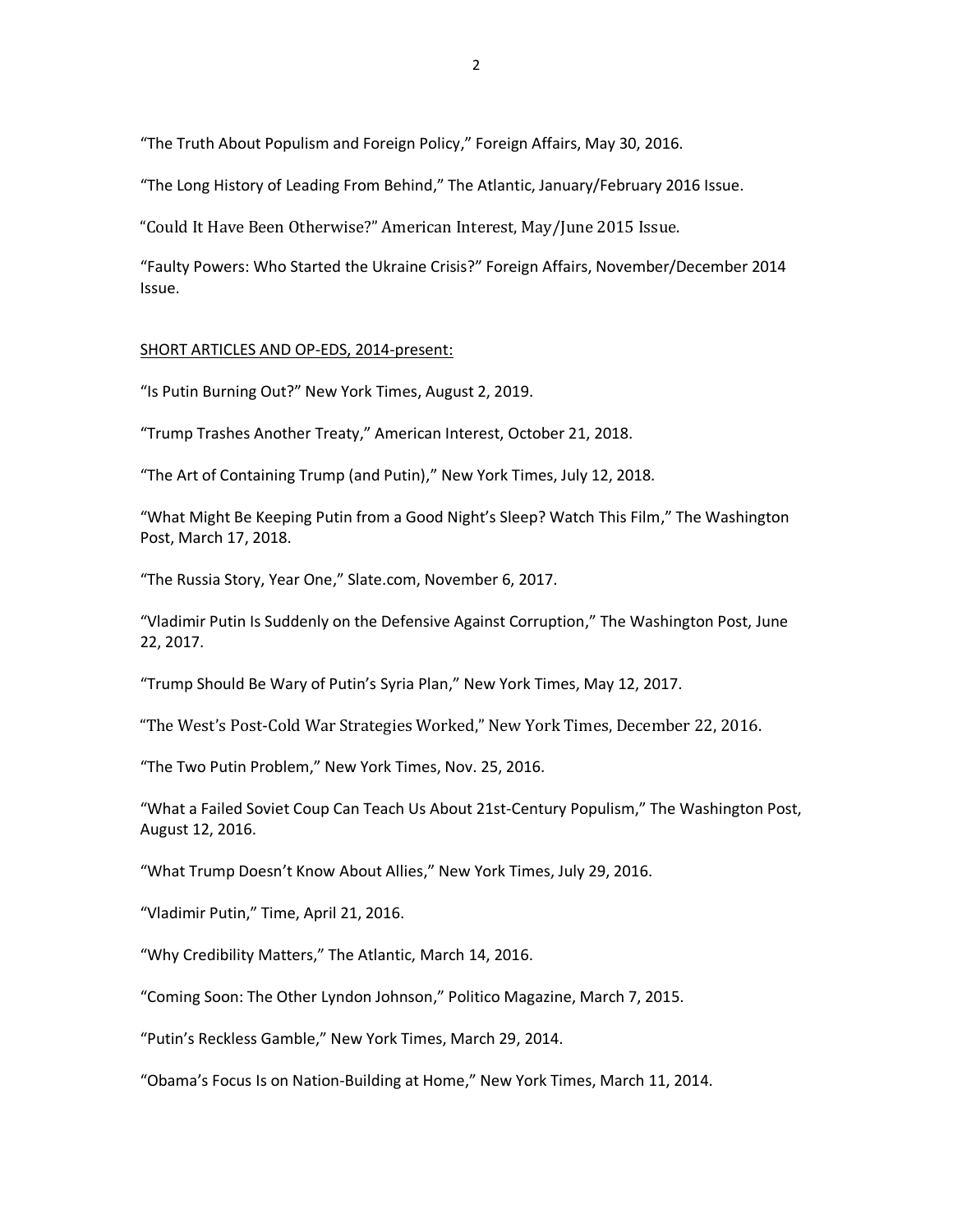"Ba[rack Obama's Paragraph,](http://www.politico.com/magazine/story/2014/02/barack-obamas-paragraph-103572.html#.VDwTfijQp8E)" Politico Magazine, February 16, 2014.

"[The Price of Pulling Back From the World](http://www.nytimes.com/2014/02/10/opinion/the-price-of-pulling-back-from-the-world.html)," New York Times, February 10, 2014.

### ISSUE BRIEFS AND COMMENTARY FOR COUNCIL ON FOREIGN RELATIONS, 2014-present:

"[Why Ukraine Might Make a TV Actor Its President](https://www.cfr.org/article/why-ukraine-might-make-tv-actor-its-president)," Council on Foreign Relations, March 25, 2019.

"[The Russia Sanctions Test in the U.S. Senate](https://www.cfr.org/article/russia-sanctions-test-us-senate)," Council on Foreign Relations, January 17, 2019.

"[Trump and Putin at the G20: No More Smiles](https://www.cfr.org/article/trump-and-putin-g20-no-more-smiles)," Council on Foreign Relations, November 29, 2018.

"[The Trump-Putin Summit: Issues at Stake](https://www.cfr.org/article/trump-putin-summit-issues-stake)," Council on Foreign Relations, July 12, 2018.

["What's Next for Russia's Relations With the West?"](https://www.cfr.org/interview/whats-next-russias-relations-west) Council on Foreign Relations, March 27, 2018.

"[The Warsaw Summit: NATO Examines Itself, Again](https://www.cfr.org/expert-brief/warsaw-summit-nato-examines-itself-again)," Council on Foreign Relations, June 30, 2016.

["Russia's 2016 Parliamentary Ele](https://www.cfr.org/expert-brief/russias-2016-parliamentary-elections-putin-scorecard)ctions: A Putin Scorecard," Council on Foreign Relations, June 14, 2016.

"[Russia After Sochi](http://www.cfr.org/russian-federation/russia-after-sochi/p32322)," Expert Brief, CFR.org, February 3, 2014.

## MINI OP-EDS FOR THE WALL STREET JOURNAL, 2014-present:

"[What Donald Trump Could Learn From Andrew Jackson](https://blogs.wsj.com/washwire/2017/01/23/what-donald-trump-could-learn-from-andrew-jackson/?mod=e2twtt)," *Washington Wire*, Wall Street Journal, Jan 23, 2017.

"[Three Hard Questions for Rex Tillerson About Russia Sanctions](https://blogs.wsj.com/washwire/2017/01/10/three-hard-questions-for-rex-tillerson-about-russia-sanctions/)," *Washington Wire*, Wall Street Journal, Jan 10, 2017.

"[Why Obama Erred in Waiting to Disclose Details of Election Hacking](https://blogs.wsj.com/washwire/2017/01/03/why-obama-erred-in-waiting-to-disclose-details-of-election-hacking/)," *Washington Wire*, Wall Street Journal, Jan 3, 2017.

["Why Exposing Putin's Wealth Would Be Obama's Best Revenge,"](https://blogs.wsj.com/washwire/2016/12/23/why-exposing-putins-wealth-would-be-obamas-best-revenge/) *Washington Wire*, Wall Street Journal, Dec 23, 2016.

"[Trump and China: 5 Views From Beijing](https://blogs.wsj.com/washwire/2016/12/14/trump-and-china-5-views-from-beijing/)," *Washington Wire*, Wall Street Journal, Dec 14, 2016.

["A Checklist for Mitt Romney to Consider Before Signing On as Trump's Secretary of State,"](https://blogs.wsj.com/washwire/2016/11/20/a-checklist-for-mitt-romney-to-consider-before-signing-on-as-trumps-secretary-of-state/) *Washington Wire*, Wall Street Journal, Nov 20, 2016.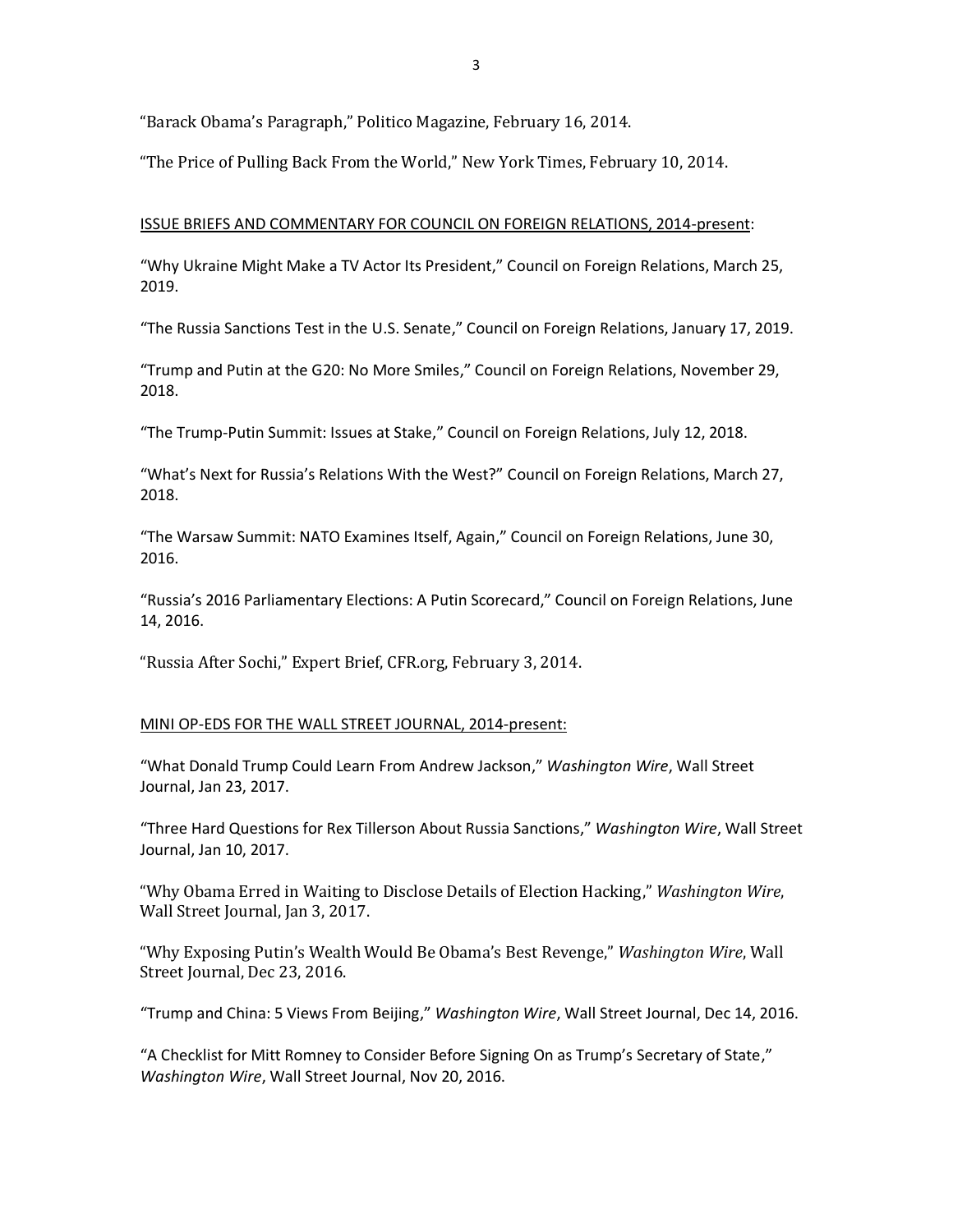"[How to Talk to Donald Trump About Valuing U.S. Allies](https://blogs.wsj.com/washwire/2016/11/19/how-to-talk-to-donald-trump-about-valuing-u-s-allies/)," *Washington Wire*, Wall Street Journal, Nov 19, 2016.

["What the 'Hillary Hawk' Talk Gets Wrong,](https://blogs.wsj.com/washwire/2016/10/28/what-the-hillary-hawk-talk-gets-wrong/?cb=logged0.5813312261283337)" *Washington Wire*, Wall Street Journal, Oct 28, 2016.

"[Are U.S. Voters Becoming Isolationist](https://blogs.wsj.com/washwire/2016/10/11/are-u-s-voters-becoming-isolationist-or-just-more-partisan/)–or Just More Partisan?" *Washington Wire*, Wall Street Journal, Oct 11, 2016.

["Behind Vladimir Putin's Trouble With the](https://blogs.wsj.com/washwire/2016/10/02/behind-vladimir-putins-trouble-with-the-truth/?cb=logged0.3674889706966853) Truth," *Washington Wire*, Wall Street Journal, Oct 2, 2016.

["4 Things to Watch in Russia's Parliamentary Elections,](https://blogs.wsj.com/washwire/2016/09/16/4-things-to-watch-in-russias-duma-parliamentary-elections-sept-18/)" *Washington Wire*, Wall Street Journal, Sep 16, 2016.

["Uzbekistan's Islam Karimov, and the Backstage Intrigue When a Dictator Dies,](https://blogs.wsj.com/washwire/2016/08/29/uzbekistans-islam-karimov-and-the-backstage-intrigue-when-a-dictator-dies/)" *Washington Wire*, Wall Street Journal, Aug 29, 2016.

["The Costs of an American 'No First Use' Nuclear Doctrine,](https://blogs.wsj.com/washwire/2016/08/15/the-costs-of-an-american-no-first-use-nuclear-doctrine/)" *Washington Wire*, Wall Street Journal, Aug 15, 2016.

"[Donald Trump, Vladimir Putin and the Polls](https://blogs.wsj.com/washwire/2016/07/27/donald-trump-vladimir-putin-and-the-polls/)," *Washington Wire*, Wall Street Journal, Jul 27, 2016.

"Police Shootings–[and the Role of Law Enforcement](https://blogs.wsj.com/washwire/2016/07/14/police-shootings-and-the-role-of-law-enforcement-in-a-global-perspective/)–in a Global Perspective" *Washington Wire*, Wall Street Journal, Jul 14, 2016.

"[How Little Do U.S. Allies in NATO Spend on Defense](https://blogs.wsj.com/washwire/2016/07/06/how-little-do-u-s-allies-in-nato-spend-on-defense/)?" *Washington Wire*, Wall Street Journal, Jul 6, 2016.

["Do Americans Want a New 'Grand Strategy' or Less Overseas Engagement?"](https://blogs.wsj.com/washwire/2016/06/16/do-americans-want-a-new-grand-strategy/) *Washington Wire*, Wall Street Journal, Jun 16, 2016.

["An Earful for Vladimir Putin in Latest 'Direct Line' Call](http://blogs.wsj.com/washwire/2016/04/18/an-earful-for-vladimir-putin-in-latest-direct-line-call-in-show/)-In Show," *Washington Wire*, Wall Street Journal, April 18, 2016.

"[Donald Trump vs. Barack Obama on Nuclear Weapons in East Asia](http://blogs.wsj.com/washwire/2016/04/05/donald-trump-vs-barack-obama-on-nuclear-weapons-in-east-asia/)," *Washington Wire*, Wall Street Journal, April 5, 2016.

"Comparing O[bama's Speech in Havana With Reagan's in Moscow,](http://blogs.wsj.com/washwire/2016/03/23/comparing-obamas-speech-in-cuba-and-reagans-in-russia/)" *Washington Wire*, Wall Street Journal, March 23, 2016.

["Vladimir Putin's Surprise Withdrawal From Sy](http://blogs.wsj.com/washwire/2016/03/14/vladimir-putins-surprise-withdrawal-from-syria/)ria," *Washington Wire*, Wall Street Journal, March 14, 2016.

"[The Pentagon, the CIA, and the Saudis vs. Vladimir Putin](http://blogs.wsj.com/washwire/2016/02/25/the-pentagon-the-cia-and-the-saudis-vs-vladimir-putin/)," *Washington Wire*, Wall Street Journal, February 25, 2016.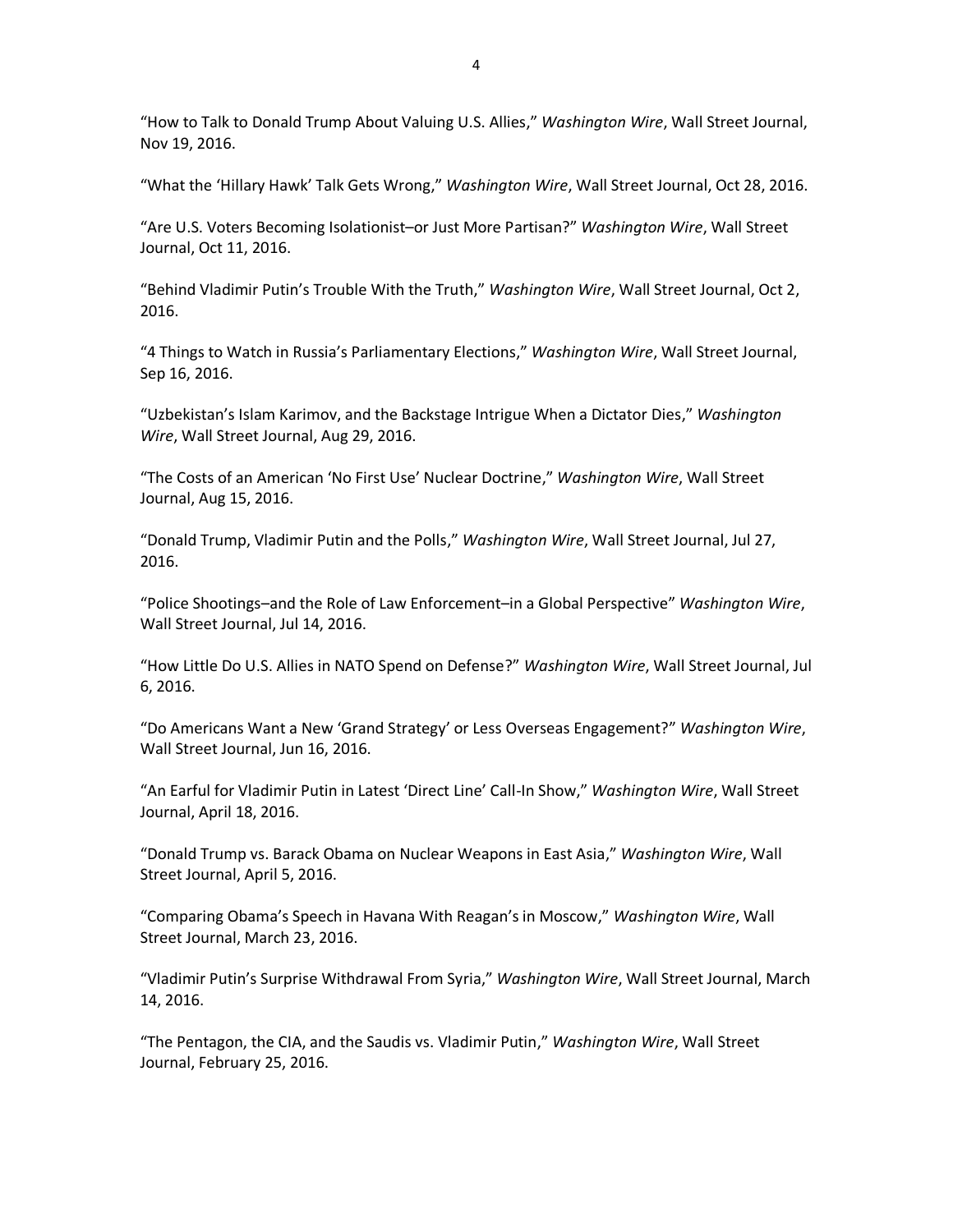"[Falling Oil Prices, the Saudis, and the Soviets](http://blogs.wsj.com/washwire/2016/01/31/falling-oil-prices-the-saudis-and-the-soviets/)," *Washington Wire*, Wall Street Journal, January 31, 2016.

"[Vladimir Putin and the Murder of Alexander Litvinenko](http://blogs.wsj.com/washwire/2016/01/22/vladimir-putin-and-the-murder-of-alexander-litvinenko/)," *Washington Wire*, Wall Street Journal, January 22, 2016.

["Joe Biden's Mission in Ukraine,](http://blogs.wsj.com/washwire/2015/12/07/joe-bidens-mission-in-ukraine/)" *Washington Wire*, Wall Street Journal, December 7, 2015.

"The [Perplexing Case of the Three Vladimir Putins](http://blogs.wsj.com/washwire/2015/12/03/the-perplexing-case-of-the-three-vladimir-putins/)," *Washington Wire*, Wall Street Journal, December 3, 2015.

["Clinton vs. Rubio: Who's Right About 'Radical Islam'?"](http://blogs.wsj.com/washwire/2015/11/23/clinton-vs-rubio-whos-right-about-radical-islam/) *Washington Wire*, Wall Street Journal, November 23, 2015.

"[More Sympathy for Paris Attack Victims Than Russian Terror Victims](http://blogs.wsj.com/washwire/2015/11/16/more-sympathy-for-paris-attack-victims-than-russian-terror-victims/)?" *Washington Wire*, Wall Street Journal, November 16, 2015.

"[Did Reagan Make Nuclear War More Likely?](http://blogs.wsj.com/washwire/2015/10/26/did-reagan-make-nuclear-war-more-likely/)" *Washington Wire*, Wall Street Journal, October 26, 2015.

["Is Russia an 'Existential Threat'?](http://blogs.wsj.com/washwire/2015/10/15/is-russia-an-existential-threat/)" *Washington Wire*, Wall Street Journal, October 15, 2015.

"[Will Obama Look Weak If He Meets With Putin](http://blogs.wsj.com/washwire/2015/09/17/will-obama-look-weak-if-he-meets-with-putin/)?" *Washington Wire*, Wall Street Journal, September 17, 2015.

["What Stood Out From Obama's Speech on Iran Deal at American University,](http://blogs.wsj.com/washwire/2015/08/05/3-things-about-obamas-iran-speech-at-american-university/)" *Washington Wire*, Wall Street Journal, August 5, 2015.

["A Suggestion for Obama's American University Speech About Iran Deal,](http://blogs.wsj.com/washwire/2015/08/03/a-suggestion-for-obamas-american-university-speech-about-iran-deal/)" *Washington Wire*, Wall Street Journal, August 3, 2015.

"Reagan, Nixon and [Lessons for Obama's Iran Deal,](http://blogs.wsj.com/washwire/2015/07/16/reagan-nixon-and-lessons-for-obamas-iran-deal/)" *Washington Wire*, Wall Street Journal, July 16, 2015.

["Suppose Iran Doesn't Cheat but Abides by a Nu](http://blogs.wsj.com/washwire/2015/07/10/suppose-iran-doesnt-cheat-but-abides-by-a-nuclear-deal-what-then/)clear Deal. What Then?" *Washington Wire*, Wall Street Journal, July 10, 2015.

["Greece's Lesson for Ukraine: More Populism, Please,](http://blogs.wsj.com/washwire/2015/07/02/greeces-lesson-for-ukraine-more-populism-please/)" *Washington Wire*, Wall Street Journal, July 2, 2015.

"[Why the Long-Term Fate of an Iran Nuclear Deal Rests With . . . Iran](http://blogs.wsj.com/washwire/2015/05/29/why-the-long-term-fate-of-an-iran-nuclear-deal-rests-with-iran/)," *Washington Wire*, Wall Street Journal, May 29, 2015.

"Obama's Exasperation–[and Challenge to Middle East Allies](http://blogs.wsj.com/washwire/2015/05/22/obamas-exasperation-and-challenge-to-middle-east-allies/)," *Washington Wire*, Wall Street Journal, May 22, 2015.

["Signs That Putin Doesn't Think He's Lost the Sanctions Game,](http://blogs.wsj.com/washwire/2015/05/12/signs-putin-doesnt-think-hes-lost-the-sanctions-game/)" *Washington Wire*, Wall Street Journal, May 12, 2015.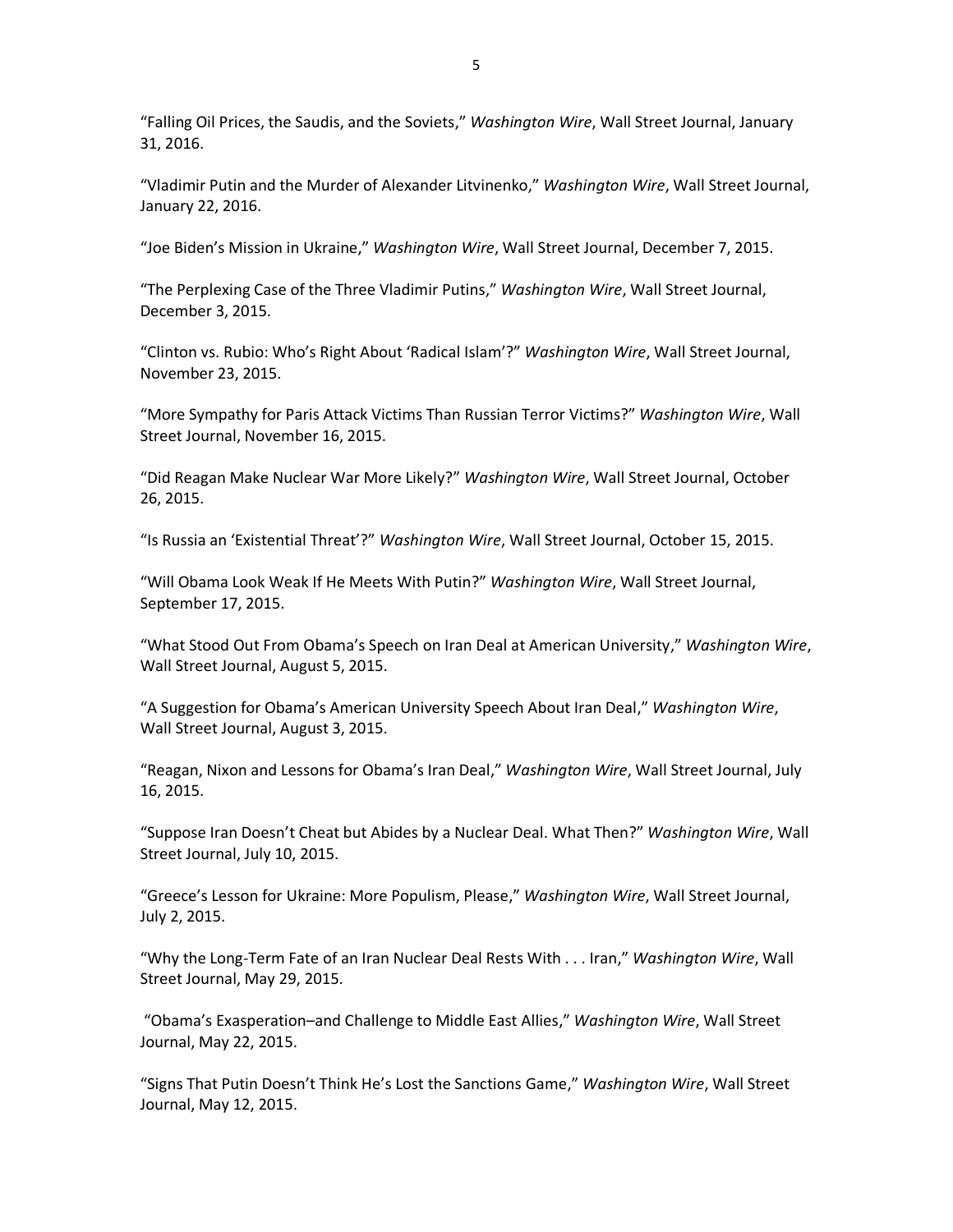["Barack 'O'Bama' and His Irish](http://blogs.wsj.com/washwire/2015/05/06/barack-obama-and-his-irish-american-advisers/)-American Advisers," *Washington Wire*, Wall Street Journal, May 6, 2015.

"[From Putin, a New Tune on Ukraine?](http://blogs.wsj.com/washwire/2015/04/21/from-putin-a-new-tune-on-ukraine/)" *Washington Wire*, Wall Street Journal, April 21, 2015.

["What Made Singapore's Lee Kuan Yew So Great,](http://blogs.wsj.com/washwire/2015/03/22/what-made-singapores-lee-kuan-yew-so-great/)" *Washington Wire*, Wall Street Journal, March 22, 2015.

"[Is Netanyahu Right About How to Bargain?](http://blogs.wsj.com/washwire/2015/03/11/is-netanyahu-right-about-how-to-bargain/)" *Washington Wire*, Wall Street Journal, March 11, 2015.

"[Diplomacy, Putin, and What Comes After a Cease-Fire in Ukraine](http://blogs.wsj.com/washwire/2015/02/09/diplomacy-putin-and-what-comes-after-a-cease-fire-in-ukraine/)," *Washington Wire*, Wall Street Journal, February 9, 2015.

"[Will Putin Bail Out Greece?](http://blogs.wsj.com/washwire/2015/01/30/will-putin-bail-out-greece/)" *Washington Wire*, Wall Street Journal, January 30, 2015.

["A Scorecard for Obama's 2015 State of the Union Address,](http://blogs.wsj.com/washwire/2015/01/16/a-scorecard-for-obamas-2015-state-of-the-union-address/)" *Washington Wire*, Wall Street Journal, January 16, 2015.

"Will Voters Choos[e the 'Nixon' Candidate in 2016,](http://blogs.wsj.com/washwire/2015/01/05/will-voters-choose-the-nixon-candidate-in-2016/)" *Washington Wire*, Wall Street Journal, January 5, 2015.

"[3 Things That Could Cheer Up Putin Amid the Ru](http://blogs.wsj.com/washwire/2014/12/16/3-things-that-could-cheer-up-putin-despite-the-rubles-crash/)ble's Crash," *Washington Wire*, Wall Street Journal, December 16, 2014.

["3 Things to Watch for in Putin's State of the Union Speech,](http://blogs.wsj.com/washwire/2014/12/03/3-things-to-watch-for-in-putins-state-of-the-union-speech/)" *Washington Wire*, Wall Street Journal, December 3, 2014.

"[Kerry, Kissinger, and Nuclear Deals That Fail](http://blogs.wsj.com/washwire/2014/11/22/kerry-kissinger-and-nuclear-deals-that-fail/)," *Washington Wire*, Wall Street Journal, November 22, 2014.

"[What We've Forgotten About the Fall of the Berlin Wall](http://blogs.wsj.com/washwire/2014/11/10/what-weve-forgotten-about-the-fall-of-the-berlin-wall/)," *Washington Wire*, Wall Street Journal, November 10, 2014.

"[An Agenda for a Revamped Obama Foreign Policy Team](http://blogs.wsj.com/washwire/2014/10/31/an-agenda-for-a-revamped-obama-foreign-policy-team/)," *Washington Wire*, Wall Street Journal, October 31, 2014.

["The Surprise in Ukraine's Coming Elections,](http://blogs.wsj.com/washwire/2014/10/24/the-surprise-in-ukraines-coming-elections/)" *Washington Wire*, Wall Street Journal, October 24, 2014.

"[What Obama Could Gain From Shaking Up His Foreign Policy Team](http://blogs.wsj.com/washwire/2014/10/10/what-obama-could-gain-from-shaking-up-his-foreign-policy-team/)," *Washington Wire*, Wall Street Journal, October 10, 2014.

["Who Really Runs Obama's Policy?"](http://blogs.wsj.com/washwire/2014/09/18/who-really-runs-obamas-policy/) *Washington Wire*, Wall Street Journal, September 18, 2014.

"[Mystery Explained: Why Obama is Tongue-Tied on Foreign Policy](http://blogs.wsj.com/washwire/2014/09/10/mystery-explained-why-obama-is-tongue-tied-on-foreign-policy/)," *Washington Wire*, Wall Street Journal, September 10, 2014.

"[Does South Korea Really Face Extinction?](http://blogs.wsj.com/washwire/2014/08/26/does-south-korea-really-face-extinction/)" *Washington Wire*, Wall Street Journal, August 26, 2014.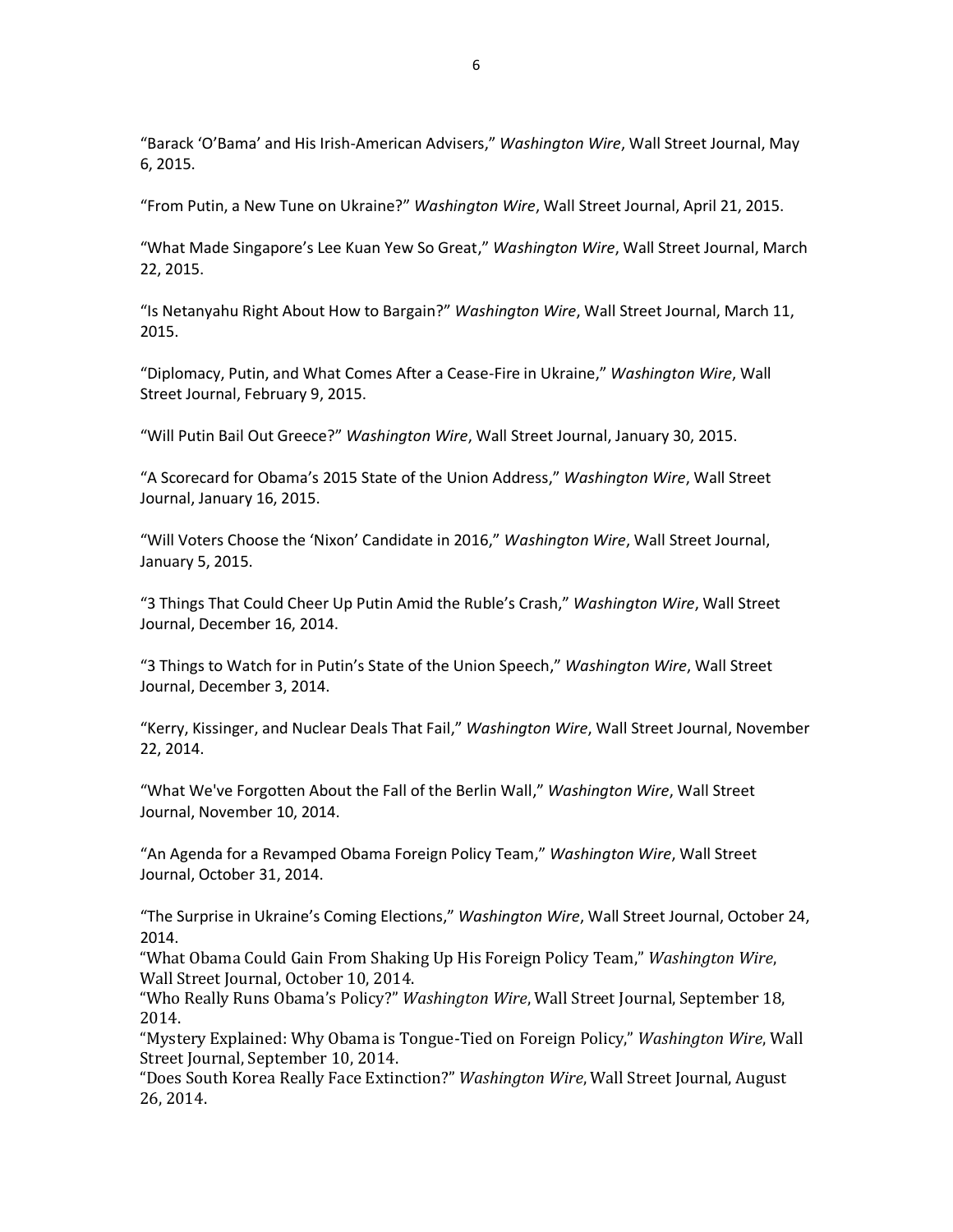"[Obama Needs Larger Goal Than Securing Ukraine Crash Site](http://blogs.wsj.com/washwire/2014/07/21/obama-needs-larger-goal-than-securing-ukraine-crash-site/)," *Washington Wire*, Wall Street Journal, July 21, 2014.

"[What the Senate Gets Wrong About Ukraine](http://blogs.wsj.com/washwire/2014/07/12/what-the-senate-gets-wrong-about-ukraine/)," *Washington Wire,* Wall Street Journal*,* July 12, 2014.

"[Is the Ukraine Crisis Unwinding?](http://blogs.wsj.com/washwire/2014/06/27/is-the-ukraine-crisis-unwinding/)" *Washington Wire,* Wall Street Journal, June 27, 2014. "[Why the Daschle-Lott Senate Reforms Fall Short](http://blogs.wsj.com/washwire/2014/06/25/why-the-daschle-lott-senate-reforms-fall-short/)," *Washington Wire,* Wall Street Journal, June 25, 2014.

["What Made 'The End of History?' Go Viral Before the Web Existed,](http://blogs.wsj.com/washwire/2014/06/09/what-made-the-end-of-history-go-viral/)" *Washington Wire,* Wall Street Journal*,* June 9, 2014.

["What We Can't Know Now About Hillary Clinton's Legacy at State,"](http://blogs.wsj.com/washwire/2014/06/03/what-we-cant-know-now-about-hillary-clintons-legacy-at-state/) *Washington Wire,* Wall Street Journal*,* June 3, 2014.

["A Firsthand View of Ukraine's Elections"](http://blogs.wsj.com/washwire/2014/05/25/a-firsthand-view-of-ukraines-election/) *Washington Wire,* Wall Street Journal, May 25, 2014.

"[What Will Obama Say at West Point?](http://blogs.wsj.com/washwire/2014/05/22/what-will-obama-say-at-west-point/)" *Washington Wire,* Wall Street Journal*,* May 22, 2014. ["Fighting 'Fascism' Isn't the Way to Stop Putin,"](http://blogs.wsj.com/washwire/2014/05/17/fighting-fascism-isnt-the-way-to-stop-putin/) *Washington Wire,* Wall Street Journal*,* May 17, 2014.

"[What Obama Could Learn From the Monica Lewinsky Scandal](http://blogs.wsj.com/washwire/2014/05/12/what-obama-could-learn-from-the-monica-lewinsky-scandal/)," *Washington Wire,* Wall Street Journal, May 12, 2014*.*

"[A Bold EU Move Against Vladimir Putin?](http://blogs.wsj.com/washwire/2014/05/07/a-bold-e-u-move-against-vladimir-putin/)" *Washington Wire*, Wall Street Journal, May 7, 2014.

### RECENT CONGRESSIONAL TESTIMONY, 2014-present:

"Has Russia Gone Rogue?" Prepared Testimony before the Senate Committee on Armed Services, October 8, 2015.

"Russia, Ukraine, and U.S. Policy," Prepared Testimony before the Senate Committee on Armed Services, April 28, 2015.

## SELECT INTERVIEWS AND RECENT MEDIA APPEARANCES, 2014-present:

"[Current State of U.S.-Russia Relations](https://www.eastwest.ngo/interactive/stephen-sestanovich-current-state-us-russia-relations)," Discussion with Cameron Munter, EastWest Institute, October 22, 2018.

"[Discussion of US-Russia Relations](http://transcripts.cnn.com/TRANSCRIPTS/1807/22/fzgps.01.html)," Fareed Zakaria GPS, CNN, July 22, 2018.

"What the U.S. [Needs From Russia](https://www.npr.org/2018/07/21/631164928/what-the-u-s-needs-from-russia)," Interview by Michel Martin, *All Things Considered,* NPR, July 21, 2018.

"[Ambassador Steve Sestanovich reacts to Trump-Putin summit](https://www.msnbc.com/craig-melvin/watch/amb-steve-sestanovich-reacts-to-trump-putin-summit-1281225283791)," Media interview by Stephanie Ruhle, MSNBC, July 19, 2018.

"[With Trump More Isolated on Russia, Putin Could See Few Gains From Summit](https://www.axios.com/with-trump-more-isolated-on-russia-putin-could-see-few-gains-from-summit-d6e56d61-dff1-4671-b30b-4ef498ea0fd3.html)," *Expert Voices,* Axios, July 16, 2018.

"[Trump Meets With Putin and Trade Talks Commence Between EU and China](https://www.cfr.org/podcasts/trump-meets-putin-and-trade-talks-commence-between-eu-and-china)," Podcast with Robert McMahon, *The World Next Week,* CFR.org, July 12, 2018.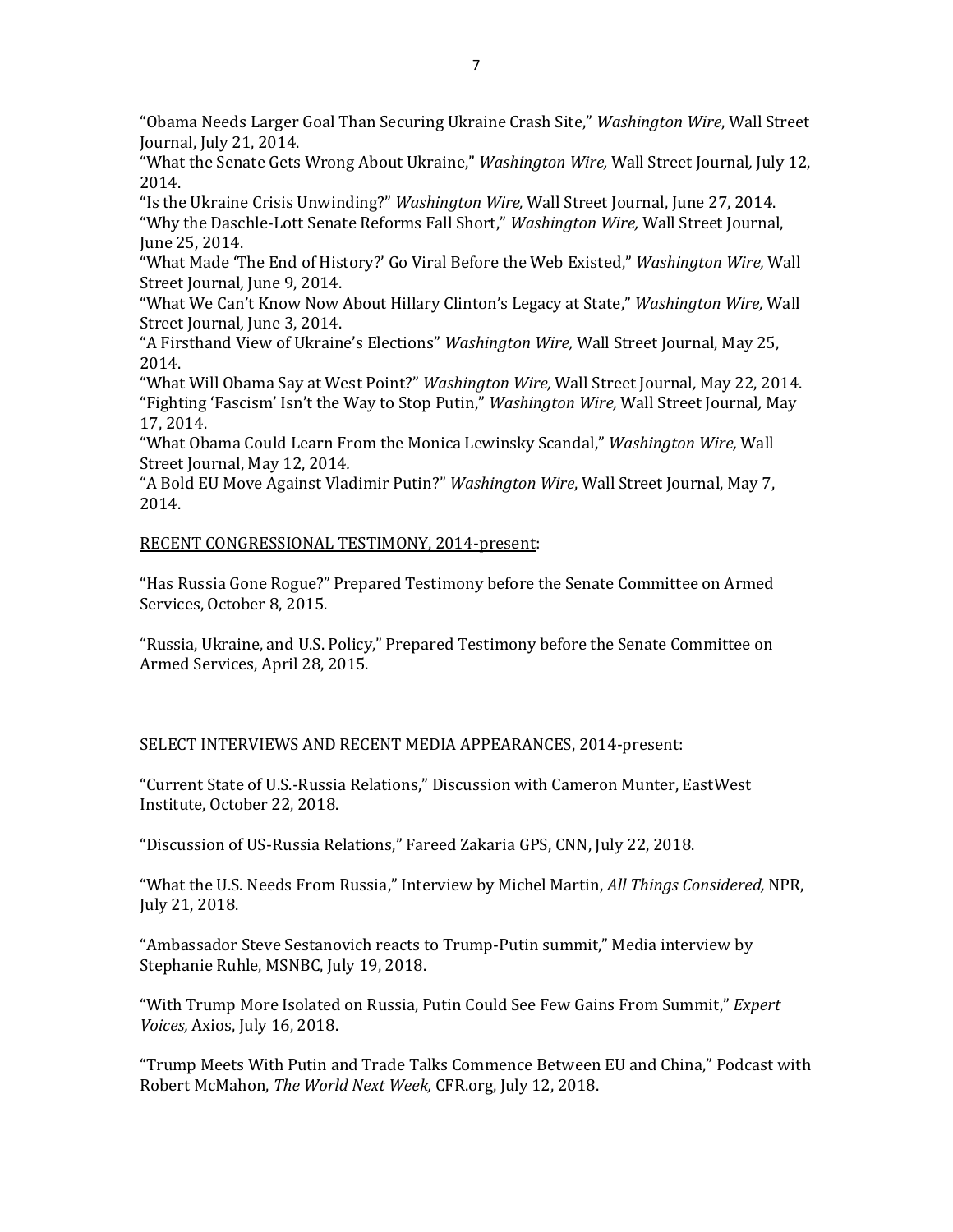"[Singapore and Reykjavik: The Perils of Summitry](https://www.cfr.org/interview/singapore-and-reykjavik-perils-summitry)," Interview by Robert McMahon, CFR.org, May 25, 2018.

"[Secretary of State Rex Tillerson is Fired](https://www.cfr.org/podcasts/secretary-state-rex-tillerson-fired)," Podcast with James M. Lindsay and Paul B. Stares, *The President's Inbox,* CFR.org, March 13, 2018.

"[Meeting Putin](https://www.cfr.org/podcasts/meeting-putin)," Podcast with James M. Lindsay and Robert McMahon, *The President's Inbox,*  CFR.org, July 6, 2017.

"[Did Obama do Trump a favor with Russia sanctions?](https://www.msnbc.com/msnbc-news/watch/did-obama-do-trump-a-favor-with-russian-sanctions-844757571943)", Interview by Ari Melber, MSNBC, December 30, 2016.

"[Russia](https://www.cfr.org/podcasts/presidents-inbox-russia)," Podcast with James M. Lindsay and Robert McMahon, *The President's Inbox,*  CFR.org, December 16, 2016.

["Trump dismisses concerns over Tillerson's Russia ties,"](https://www.msnbc.com/kate-snow/watch/trump-dismisses-concerns-over-tillerson-s-russia-ties-832382019791) Video discussion with Thomas Wright, Stephen Sestanovich, and Kate Snow, MSNBC, December 13, 2016.

"[Russia's Campaign in Syria: Three Things to Know](https://www.cfr.org/explainer-video/russias-campaign-syria-three-things-know)," Explainer Video on CFR.org, November 4, 2015.

"[On GPS: A New Cold War?](https://edition.cnn.com/videos/tv/2015/02/08/exp-gps-sestanovich-cohen-sot-putin.cnn)" Debate with Fareed Zakaria and Stephen Cohen, CNN, February 8, 2015.

"[Where is Putin Leading Russia?](https://www.cfr.org/interview/where-putin-leading-russia)" Interview by Bernard Gwertzman, CFR.org, December 10, 2014.

"Conversation About Khodorkovsky, Putin, and the Future of Russia," *Charlie Rose*, PBS, October 4, 2014.

["What Will Shape Poroshenko and Putin's Upcoming Meeting?"](https://www.pbs.org/newshour/show/sestanovich) Interview by Hari Streenivasan, PBS NewsHour, August 23, 2014.

"[What MH17 Means for Russia](https://www.cfr.org/interview/what-mh17-means-russia)," Interview by Bernard Gwertzman, CFR.org, July 23, 2014.

"[Will the MH17 Disaster Cause Putin to Change Course In Ukraine?](https://www.pbs.org/newshour/show/wake-mh17-disaster-will-putin-promote-diplomacy)" Interview by Gwen Ifill, PBS NewsHour, July 21, 2014.

"[Ukrainian Army Takes Back Areas from Pro-Russian Separatists](https://www.kmuw.org/post/ukrainian-army-takes-back-many-areas-pro-russian-separatists)," Interview by Renee Montagne, *Morning Edition*, NPR, July 11, 2014.

["Is Obama's Foreign Policy Failing?"](https://www.cnn.com/videos/politics/2014/04/27/exp-sotu-crowley-foreign-policy-obama-thoms-pickering-stephen-sestanovich.cnn) Video with Ambassador Thomas Pickering, *State of the Union*, CNN, April 27, 2014.

"'Maximalist' Author Steve Sestanovich," *Charlie Rose*, PBS, April 24, 2014.

"[Is Ukraine on a Long Road to Rupture?](https://www.cfr.org/interview/ukraine-long-road-rupture)" Interview by Bernard Gwertzman, Consulting Editor, CFR.org, April 22, 2014.